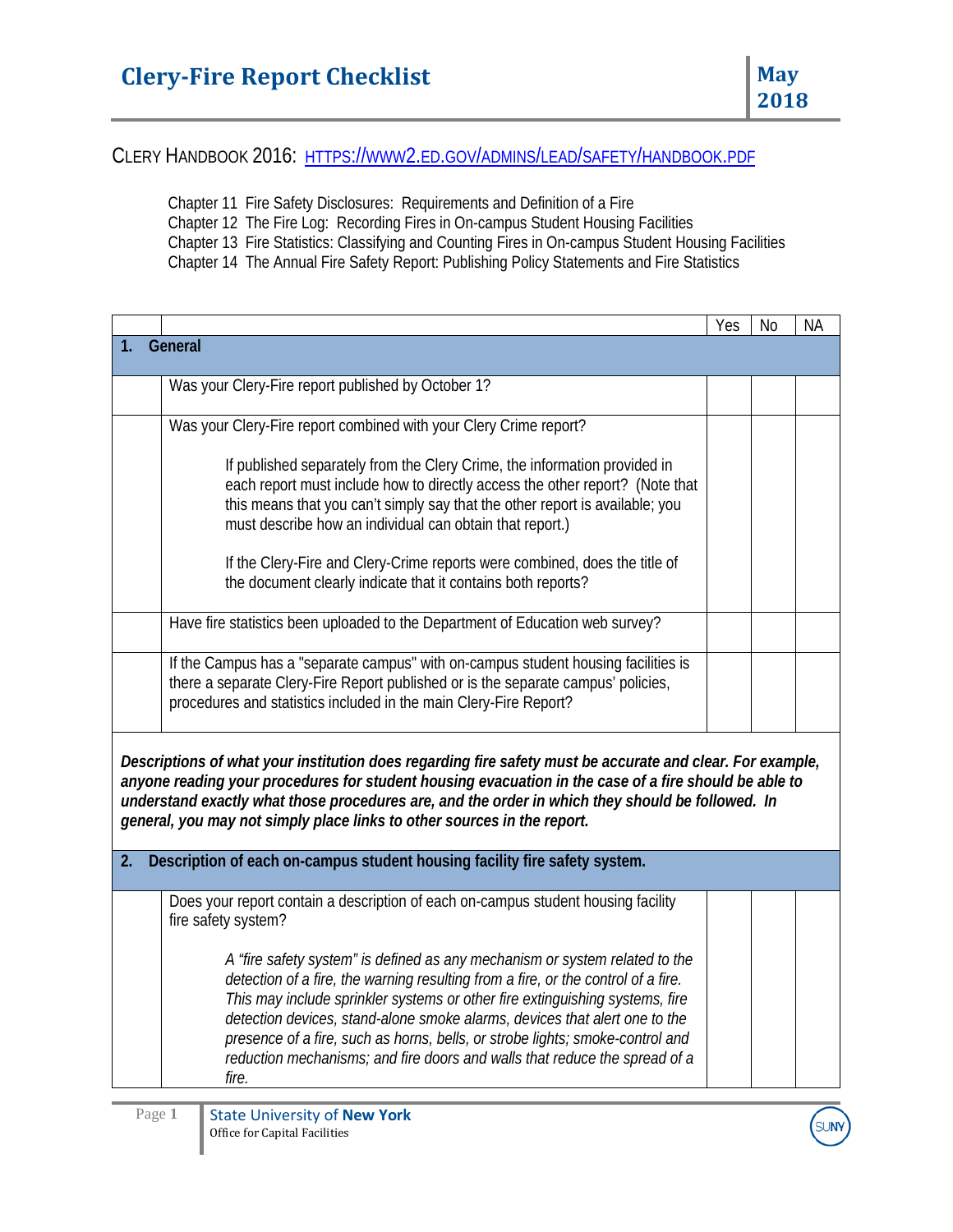## **Clery-Fire Report Checklist May May May**

| Does the report document the fire safety systems on each of the on-campus student<br>housing facilities, e.g., does each building have a listing with its fire safety systems?<br>If the words "full" or "partial" are used to describe the fire safety system, are the<br>terms defined in the report?<br>Does your statement of fire safety systems describe the current systems in place?<br>3. Number of fire drills held during the previous calendar year.<br>Does the report list the number of fire drills held during the previous calendar year for<br>each Residence Hall?<br>A "fire drill" is defined as a supervised practice of a mandatory evacuation of<br>a building for a fire. False alarms cannot be counted towards the drill total.<br>Note that NYS requires at least 4 drills per Residence hall per year. One<br>must be in the first 10 days of the beginning of school and at least one must<br>be held at night.<br>4. Procedures for student housing evacuation in the case of a fire.<br>Does the report disclose your institution's procedures for evacuating a student<br>housing facility in the case of a fire? If specific exits should be used or relocation<br>procedures should be followed, state this. If the procedures differ by student housing<br>facility, your statement must describe the specific procedures for each facility. (Note<br>the procedures must be listed in the report and not just linked.)<br>5. Policies or rules on portable electrical appliances, smoking and open flames in a student housing<br>facility.<br>Does the report disclose all of your institution's policies or rules on<br>(1) portable electrical appliances in your on-campus student housing facilities?<br>It's not adequate to state that you have such policies or rules; you must<br>disclose the specifics and you must address all three categories: portable<br>electrical appliances, smoking and open flames. If some rules apply to<br>certain facilities only, state this.<br>Does the report disclose all of your institution's policies or rules on<br>(2) smoking in your on-campus student housing facilities.<br>See note above.<br>Does the report disclose all of your institution's policies or rules on<br>(3) open flames in your on-campus student housing facilities?<br>See note above. |  |  |  |  |  |
|--------------------------------------------------------------------------------------------------------------------------------------------------------------------------------------------------------------------------------------------------------------------------------------------------------------------------------------------------------------------------------------------------------------------------------------------------------------------------------------------------------------------------------------------------------------------------------------------------------------------------------------------------------------------------------------------------------------------------------------------------------------------------------------------------------------------------------------------------------------------------------------------------------------------------------------------------------------------------------------------------------------------------------------------------------------------------------------------------------------------------------------------------------------------------------------------------------------------------------------------------------------------------------------------------------------------------------------------------------------------------------------------------------------------------------------------------------------------------------------------------------------------------------------------------------------------------------------------------------------------------------------------------------------------------------------------------------------------------------------------------------------------------------------------------------------------------------------------------------------------------------------------------------------------------------------------------------------------------------------------------------------------------------------------------------------------------------------------------------------------------------------------------------------------------------------------------------------------------------------------------------------------------------------------------------------------------------------------------------|--|--|--|--|--|
|                                                                                                                                                                                                                                                                                                                                                                                                                                                                                                                                                                                                                                                                                                                                                                                                                                                                                                                                                                                                                                                                                                                                                                                                                                                                                                                                                                                                                                                                                                                                                                                                                                                                                                                                                                                                                                                                                                                                                                                                                                                                                                                                                                                                                                                                                                                                                        |  |  |  |  |  |
|                                                                                                                                                                                                                                                                                                                                                                                                                                                                                                                                                                                                                                                                                                                                                                                                                                                                                                                                                                                                                                                                                                                                                                                                                                                                                                                                                                                                                                                                                                                                                                                                                                                                                                                                                                                                                                                                                                                                                                                                                                                                                                                                                                                                                                                                                                                                                        |  |  |  |  |  |
|                                                                                                                                                                                                                                                                                                                                                                                                                                                                                                                                                                                                                                                                                                                                                                                                                                                                                                                                                                                                                                                                                                                                                                                                                                                                                                                                                                                                                                                                                                                                                                                                                                                                                                                                                                                                                                                                                                                                                                                                                                                                                                                                                                                                                                                                                                                                                        |  |  |  |  |  |
|                                                                                                                                                                                                                                                                                                                                                                                                                                                                                                                                                                                                                                                                                                                                                                                                                                                                                                                                                                                                                                                                                                                                                                                                                                                                                                                                                                                                                                                                                                                                                                                                                                                                                                                                                                                                                                                                                                                                                                                                                                                                                                                                                                                                                                                                                                                                                        |  |  |  |  |  |
|                                                                                                                                                                                                                                                                                                                                                                                                                                                                                                                                                                                                                                                                                                                                                                                                                                                                                                                                                                                                                                                                                                                                                                                                                                                                                                                                                                                                                                                                                                                                                                                                                                                                                                                                                                                                                                                                                                                                                                                                                                                                                                                                                                                                                                                                                                                                                        |  |  |  |  |  |
|                                                                                                                                                                                                                                                                                                                                                                                                                                                                                                                                                                                                                                                                                                                                                                                                                                                                                                                                                                                                                                                                                                                                                                                                                                                                                                                                                                                                                                                                                                                                                                                                                                                                                                                                                                                                                                                                                                                                                                                                                                                                                                                                                                                                                                                                                                                                                        |  |  |  |  |  |
|                                                                                                                                                                                                                                                                                                                                                                                                                                                                                                                                                                                                                                                                                                                                                                                                                                                                                                                                                                                                                                                                                                                                                                                                                                                                                                                                                                                                                                                                                                                                                                                                                                                                                                                                                                                                                                                                                                                                                                                                                                                                                                                                                                                                                                                                                                                                                        |  |  |  |  |  |
|                                                                                                                                                                                                                                                                                                                                                                                                                                                                                                                                                                                                                                                                                                                                                                                                                                                                                                                                                                                                                                                                                                                                                                                                                                                                                                                                                                                                                                                                                                                                                                                                                                                                                                                                                                                                                                                                                                                                                                                                                                                                                                                                                                                                                                                                                                                                                        |  |  |  |  |  |
|                                                                                                                                                                                                                                                                                                                                                                                                                                                                                                                                                                                                                                                                                                                                                                                                                                                                                                                                                                                                                                                                                                                                                                                                                                                                                                                                                                                                                                                                                                                                                                                                                                                                                                                                                                                                                                                                                                                                                                                                                                                                                                                                                                                                                                                                                                                                                        |  |  |  |  |  |
|                                                                                                                                                                                                                                                                                                                                                                                                                                                                                                                                                                                                                                                                                                                                                                                                                                                                                                                                                                                                                                                                                                                                                                                                                                                                                                                                                                                                                                                                                                                                                                                                                                                                                                                                                                                                                                                                                                                                                                                                                                                                                                                                                                                                                                                                                                                                                        |  |  |  |  |  |
|                                                                                                                                                                                                                                                                                                                                                                                                                                                                                                                                                                                                                                                                                                                                                                                                                                                                                                                                                                                                                                                                                                                                                                                                                                                                                                                                                                                                                                                                                                                                                                                                                                                                                                                                                                                                                                                                                                                                                                                                                                                                                                                                                                                                                                                                                                                                                        |  |  |  |  |  |
|                                                                                                                                                                                                                                                                                                                                                                                                                                                                                                                                                                                                                                                                                                                                                                                                                                                                                                                                                                                                                                                                                                                                                                                                                                                                                                                                                                                                                                                                                                                                                                                                                                                                                                                                                                                                                                                                                                                                                                                                                                                                                                                                                                                                                                                                                                                                                        |  |  |  |  |  |
|                                                                                                                                                                                                                                                                                                                                                                                                                                                                                                                                                                                                                                                                                                                                                                                                                                                                                                                                                                                                                                                                                                                                                                                                                                                                                                                                                                                                                                                                                                                                                                                                                                                                                                                                                                                                                                                                                                                                                                                                                                                                                                                                                                                                                                                                                                                                                        |  |  |  |  |  |
|                                                                                                                                                                                                                                                                                                                                                                                                                                                                                                                                                                                                                                                                                                                                                                                                                                                                                                                                                                                                                                                                                                                                                                                                                                                                                                                                                                                                                                                                                                                                                                                                                                                                                                                                                                                                                                                                                                                                                                                                                                                                                                                                                                                                                                                                                                                                                        |  |  |  |  |  |
|                                                                                                                                                                                                                                                                                                                                                                                                                                                                                                                                                                                                                                                                                                                                                                                                                                                                                                                                                                                                                                                                                                                                                                                                                                                                                                                                                                                                                                                                                                                                                                                                                                                                                                                                                                                                                                                                                                                                                                                                                                                                                                                                                                                                                                                                                                                                                        |  |  |  |  |  |
|                                                                                                                                                                                                                                                                                                                                                                                                                                                                                                                                                                                                                                                                                                                                                                                                                                                                                                                                                                                                                                                                                                                                                                                                                                                                                                                                                                                                                                                                                                                                                                                                                                                                                                                                                                                                                                                                                                                                                                                                                                                                                                                                                                                                                                                                                                                                                        |  |  |  |  |  |

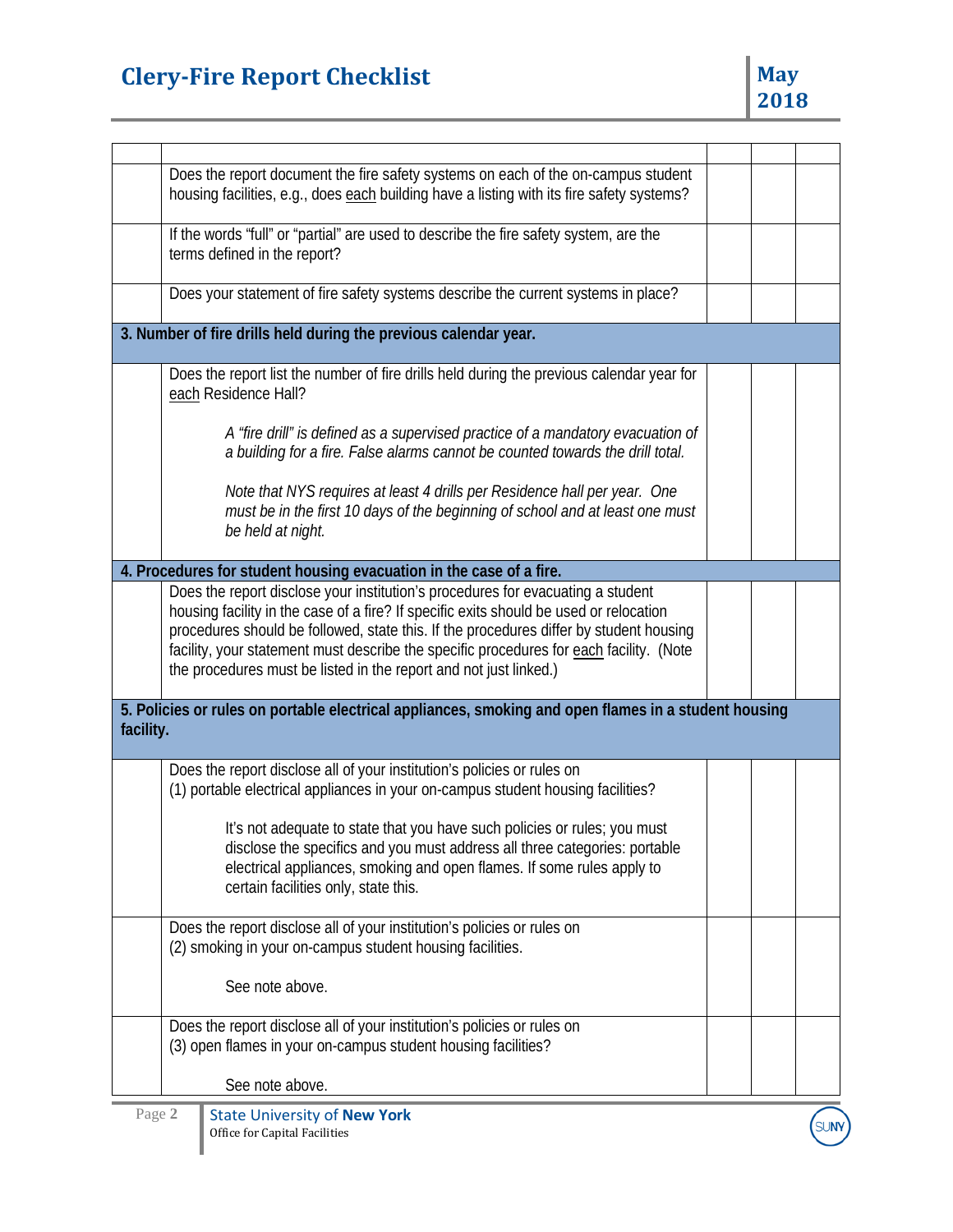## **Clery-Fire Report Checklist May May May**

| 6. Policies regarding fire safety education and training programs provided to the students and employees.<br>In these policies, the institution must describe the procedures that students and employees should follow<br>in the case of a fire. |                                                                                                                                                                                                                                                                                                                                                                                                                                                                                                                                                                                                                                                                                                                                                                                                                                                                                                                          |  |  |  |  |
|--------------------------------------------------------------------------------------------------------------------------------------------------------------------------------------------------------------------------------------------------|--------------------------------------------------------------------------------------------------------------------------------------------------------------------------------------------------------------------------------------------------------------------------------------------------------------------------------------------------------------------------------------------------------------------------------------------------------------------------------------------------------------------------------------------------------------------------------------------------------------------------------------------------------------------------------------------------------------------------------------------------------------------------------------------------------------------------------------------------------------------------------------------------------------------------|--|--|--|--|
|                                                                                                                                                                                                                                                  | Does the report disclose all of your institution's policies related to fire safety<br>education programs and fire safety training programs associated with on-campus<br>student housing facilities? Include in-person and online programs, as applicable.<br>Describe all procedures that students should follow in the case of a fire, as well as all<br>procedures that employees should follow in the case of a fire. The policy statement<br>must cover all employees involved in student housing and areas related to student<br>housing, for example, residential life staff, student affairs staff, student personnel<br>services staff, residence hall directors, residential education staff and summer<br>housing staff. If any of your student housing facilities has an attached parking garage<br>or dining hall include employees associated with those areas. You may include other<br>employees as well. |  |  |  |  |
|                                                                                                                                                                                                                                                  | 7. For purposes of including a fire in the statistics in the annual fire safety report, a list of the titles of each<br>person or organization to which students and employees should report that a fire occurred.                                                                                                                                                                                                                                                                                                                                                                                                                                                                                                                                                                                                                                                                                                       |  |  |  |  |
|                                                                                                                                                                                                                                                  | Does the report list the titles of the people or organizations that should be told after<br>the fact that a fire occurred? It is not a list of whom to notify that there is a fire<br>emergency.                                                                                                                                                                                                                                                                                                                                                                                                                                                                                                                                                                                                                                                                                                                         |  |  |  |  |
|                                                                                                                                                                                                                                                  | 8. Plans for future improvements in fire safety, if determined necessary by the institution.                                                                                                                                                                                                                                                                                                                                                                                                                                                                                                                                                                                                                                                                                                                                                                                                                             |  |  |  |  |
|                                                                                                                                                                                                                                                  | Does your report detail plans for improvement if they exist? If there are no plans,<br>you should state that fact.                                                                                                                                                                                                                                                                                                                                                                                                                                                                                                                                                                                                                                                                                                                                                                                                       |  |  |  |  |
|                                                                                                                                                                                                                                                  | 9. Fire statistics                                                                                                                                                                                                                                                                                                                                                                                                                                                                                                                                                                                                                                                                                                                                                                                                                                                                                                       |  |  |  |  |
|                                                                                                                                                                                                                                                  | Are fire statistics from the three most recent calendar years included? Statistics<br>must be separated for each of the calendar years.                                                                                                                                                                                                                                                                                                                                                                                                                                                                                                                                                                                                                                                                                                                                                                                  |  |  |  |  |
|                                                                                                                                                                                                                                                  | Are fire statistics presented for each on-campus student housing facility?<br>Note: If there were no reported fires in any of your on-campus student<br>housing facilities in the three most recent calendar years, you may simply<br>list the name and address of each facility in your annual fire safety report<br>and state that there were no reported fires in the facilities for the reporting<br>years.                                                                                                                                                                                                                                                                                                                                                                                                                                                                                                          |  |  |  |  |
|                                                                                                                                                                                                                                                  | Is each facility identified by name and street address?                                                                                                                                                                                                                                                                                                                                                                                                                                                                                                                                                                                                                                                                                                                                                                                                                                                                  |  |  |  |  |
|                                                                                                                                                                                                                                                  | For each facility is the number and cause of each fire included?<br>"Cause of fire" is defined as the factor or factors that give rise to a fire. The<br>causal factor may be, but is not limited to, the result of an intentional or<br>unintentional action, mechanical failure, or act of nature. See page Figure<br>16 on page 13-2 in the Clery Handbook. Causes include things like                                                                                                                                                                                                                                                                                                                                                                                                                                                                                                                                |  |  |  |  |